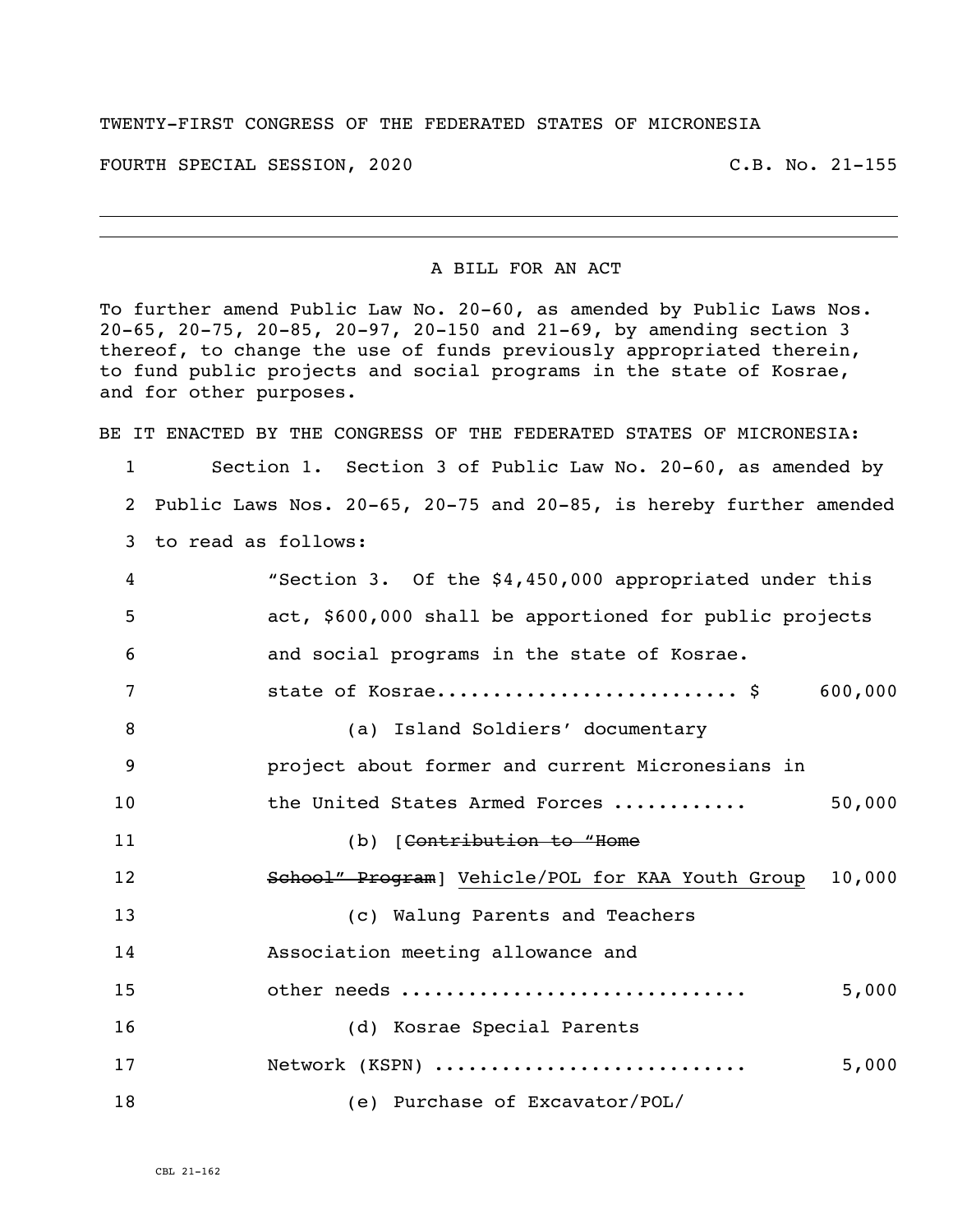C.B. No. 21-155

| $\mathbf{1}$   | freight/maintenance cost  \$                      | 35,000 |
|----------------|---------------------------------------------------|--------|
| $\overline{2}$ | (f) Contributions to Kosrae Women                 |        |
| 3              | Christian Associations                            | 25,000 |
| 4              | (g) Kosrae Legislative staff                      |        |
| 5              | travels/trainings/other needs                     | 20,000 |
| 6              | (h) Purchase of vehicle/freight/                  |        |
| 7              | POL (Chief of Curriculum Kosrae                   |        |
| 8              | Department of Education)                          | 30,000 |
| 9              | (i) U SE INGE development projects.               | 40,000 |
| 10             | (j) Contribution to Utwe Youth Endeavors          | 15,000 |
| 11             | (k) Contribution to Lelu Youth                    |        |
| 12             | basketball team                                   | 10,000 |
| 13             | (1) Contribution to Walung Youth group            | 10,000 |
| 14             | (m) Tafunsak fastpitch team (travel               |        |
| 15             | needs, accommodation, allowance,                  |        |
| 16             | rental and uniforms)                              | 10,000 |
| 17             | (n) Contribution to Utwe Biosphere project 15,000 |        |
| 18             | (o) Purchase of vehicle/freight/                  |        |
| 19             | POL for Walung Elementary School                  | 20,000 |
| 20             | (p) Kosrae/Guam fastpitch Master                  |        |
| 21             | team (hosting and related costs)                  | 9,000  |
| 22             | (q) Kosrae/Clemson University                     |        |
| 23             | college preparatory program                       | 40,000 |
| 24             | (r) Kosrae Visitors Bureau                        | 11,000 |
| 25             | (s) Ka, Lelu Channel Cleaning                     | 20,000 |